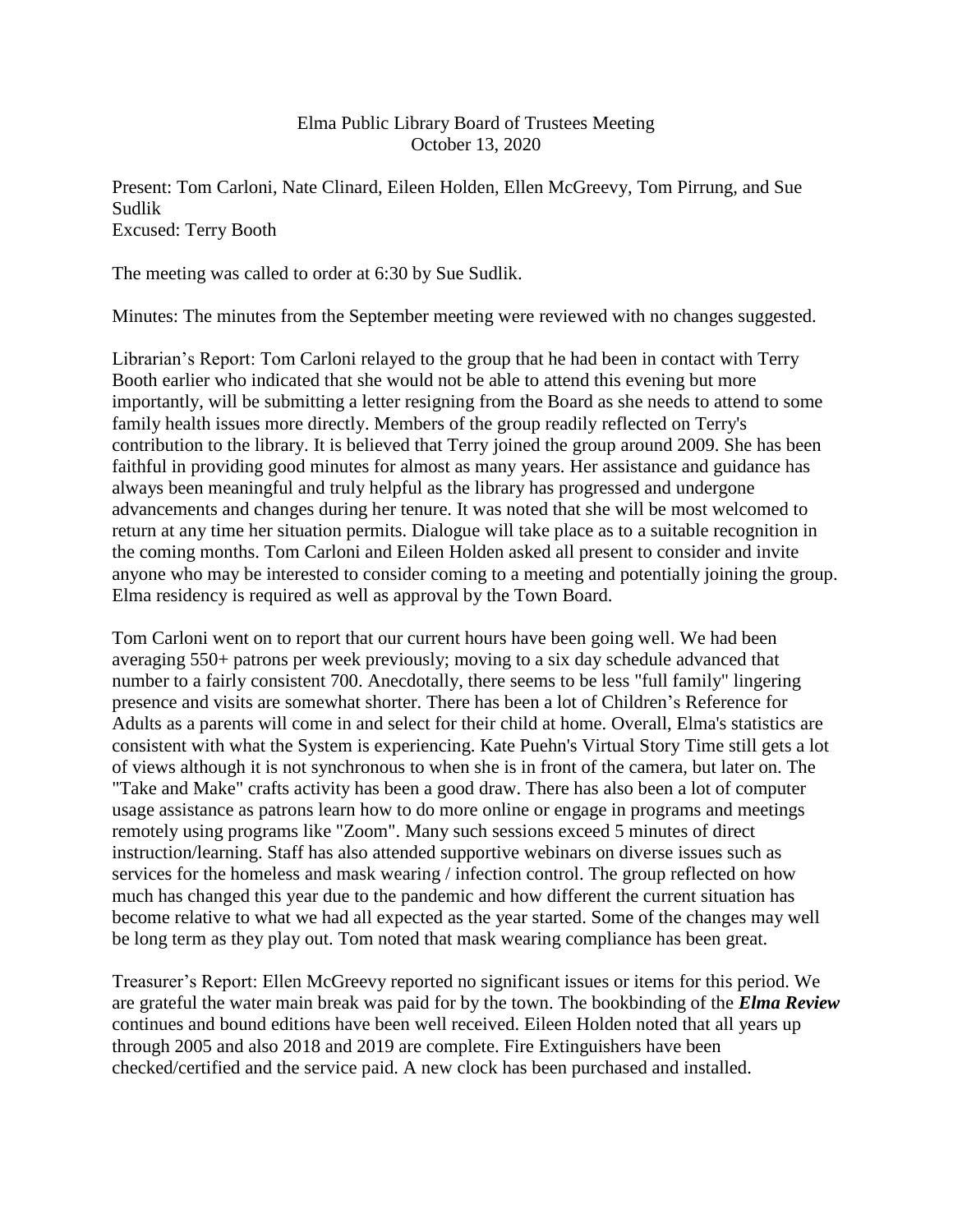# SUB COMMITTES

### ACT: Nothing new to report.

Friends: Lisa has been helping the Friends community to stay connected. The holiday decorations look wonderful and inviting. Pumpkins have been provided for children to take home and decorate and then either keep or bring back to the library for display outside.

Building and Grounds: Tom related that there was a "basement odor" once again emanating from the grates in the floor in some areas. These are unused grates that may have been part of a previous HVAC system. Building Engineering will be coming to look at it. Serve-Pro was suggested by the Town and they indicated that they could deodorize the grate area to diminish the odor but that a longer-term solution would be to seal the opening off so no air flows. Tom has attempted a quick fix and the odor is not currently an issue. That said, perhaps a framework that could support a small pour of concrete would be feasible as a permanent solution.

Publicity: The Bee information has been updated.

## OLD BUSINESS

Hours: Revisiting hours once again, it was noted that Saturday attendance tends to be lower likely due to the shorter span of hours on that day. Otherwise, Tuesdays and Fridays seem to be the busiest days.

Landscaping: Sue Sudlik has discussed our shrub situation with Mike Dugan, an Elma tree professional that also installs large rocks/boulders for landscape. Removing shrubs and placing some large rocks will be well less than the \$2,000 we had discussed. He has looked at the situation and care will be needed due to the roots of the shrubs proximity to a drainage pipe; the shrubs cannot just be pulled out or damage could result. We will have further details coming soon.

Sign Revamp: As before, the town is in the process of revamping their sign code to allow digital signage. Once that is done, we will need to pursue 3 quotes for the purchase of a digital sign. Potential vendors for quotes were discussed. Eileen has business cards from the last time this was explored.

Outdoor Lighting: Given the earlier darkness of the season, the area between the building and the parking lot light seems like it would benefit from added lighting that would better expose the sidewalk area. Granted, when the library is open, there is some light from the high windows. The possible benefit of easily installed residential grade lights was discussed and an illustration passed around. There is an outlet outdoors. Following discussion, it was a consensus that lights placed outside of the building would likely be most favorable.

Lavatory Upgrades: Concern voiced by a staff member has suggested that during the time of the pandemic going forward, we should consider upgrading the faucet in the Staff/Handicap lavatory. The existing faucet is close to the rear of the sink and it is very difficult to wash hands